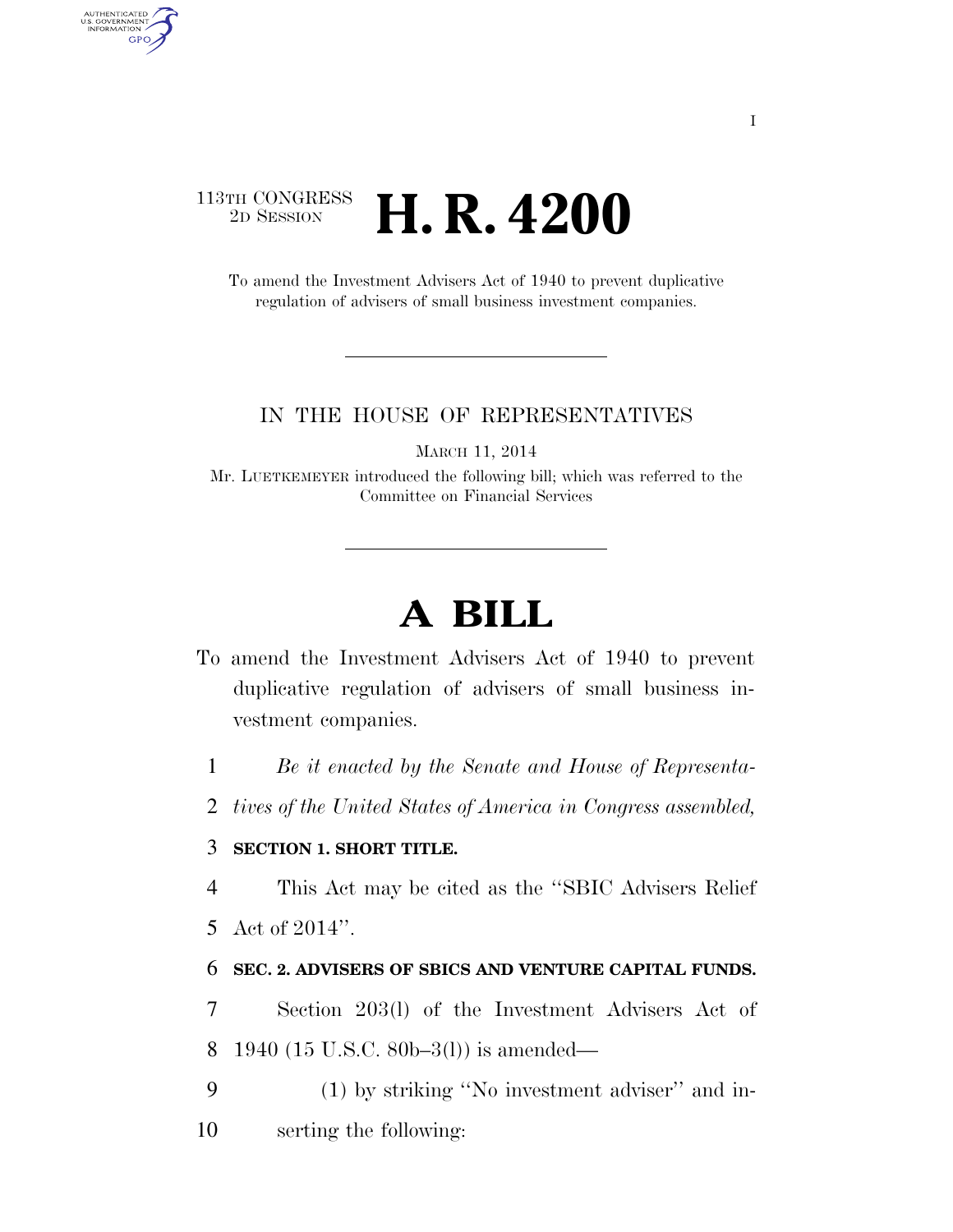|       |  | "(1) IN GENERAL.—No investment adviser"; |  |
|-------|--|------------------------------------------|--|
| 2 and |  |                                          |  |

(2) by adding at the end the following:

4 "(2) ADVISERS OF SBICS.—For purposes of this subsection, a venture capital fund includes an entity 6 described in subparagraph  $(A)$ ,  $(B)$ , or  $(C)$  of sub- section (b)(7) (other than an entity that has elected to be regulated or is regulated as a business develop- ment company pursuant to section 54 of the Invest-ment Company Act of 1940).''.

### **SEC. 3. ADVISERS OF SBICS AND PRIVATE FUNDS.**

 Section 203(m) of the Investment Advisers Act of 13 1940 (15 U.S.C. 80b–3 $(m)$ ) is amended by adding at the end the following:

15 "(3) ADVISERS OF SBICS.—For purposes of this subsection, the assets under management of a pri- vate fund that is an entity described in subpara-18 graph  $(A)$ ,  $(B)$ , or  $(C)$  of subsection  $(b)(7)$  (other than an entity that has elected to be regulated or is regulated as a business development company pursu- ant to section 54 of the Investment Company Act of 1940) shall be excluded from the limit set forth in paragraph (1).''.